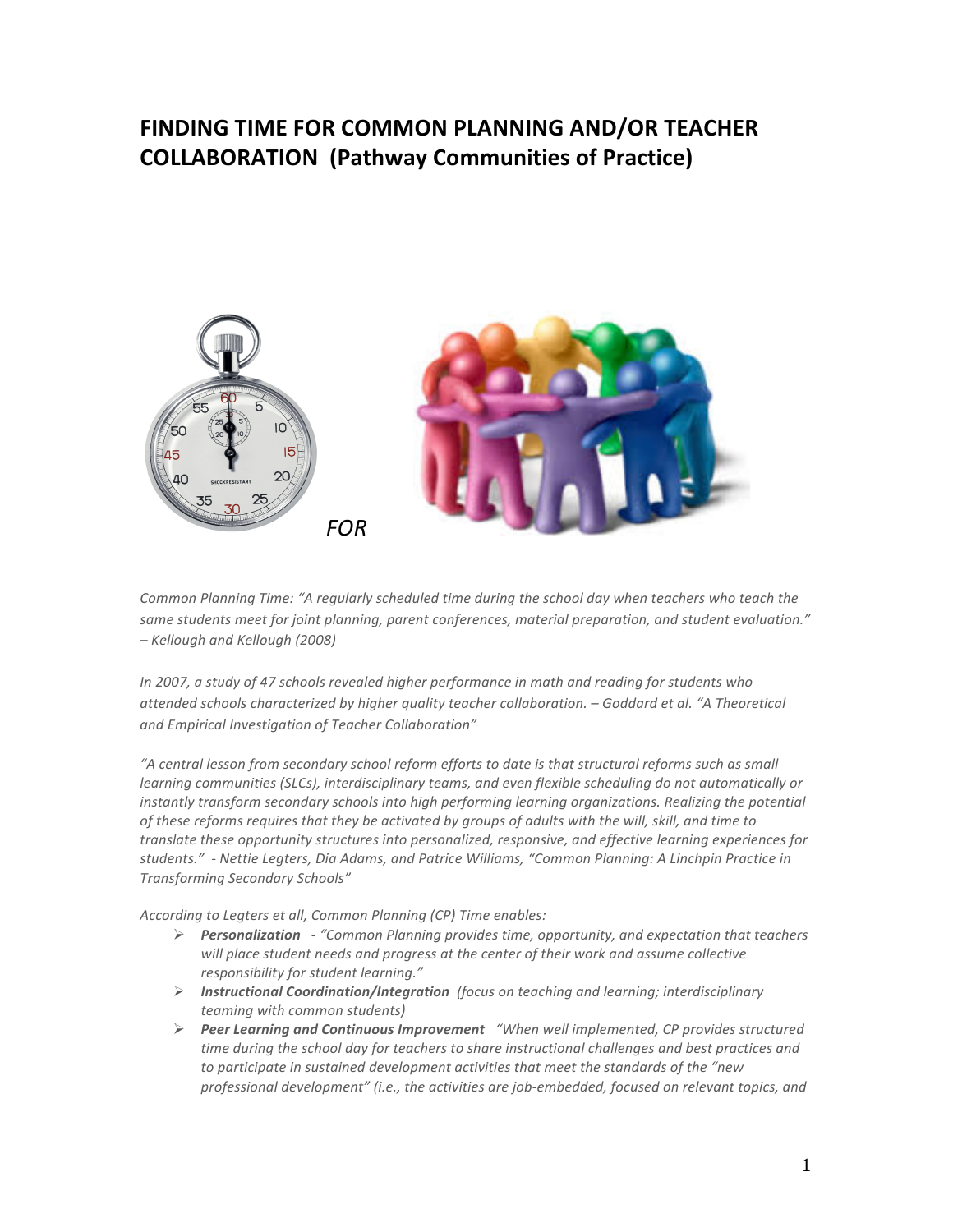allow time for practice and reflection over time) (West, 2002)." (changing classroom practices, *use of data*)

*Report:\$"Common\$Planning:\$A\$Linchpin\$Practice\$in\$Transforming\$Secondary Schools,"\$Legters,\$Nettie,\$Dia\$ Adams,\$and\$Patrice\$Williams.*

DOWNLOAD FULL REPORT AT http://new.every1graduates.org/common-planning-a-linchpin-practice-in $transforming-secondary-schools/$ 

# **Conditions and Practices Essential to Productive Collaborative Planning and/or Professional Learning Communities (PLCs)** Include:

- Administrative leadership and support
- Collaborative school culture
- Professional development for effective meeting practice
- **•** Focus on instruction and student achievement
- Adequate resources and aligned policies
	- *http://www.centerforcsri.org/plc*
- Supportive and shared leadership
- *Collective\$creativity*
- Shared values and vision
- *Supportive\$conditions*
- Shared personal practice
	- *Southwest\$Educational\$Development\$Laboratory*

*"Teacher\$quality\$is\$the\$single\$most\$powerful\$influence\$on\$student\$achievement…\$and\$yet\$* teachers in the United States receive far less professional development, mentoring, and *planning\$time\$than\$teachers\$in\$the\$world's\$highest\$achieving\$nations."\$– National\$Staff\$ Development\$Council\$*

# **RECOMMENDED RESOURCES:**

\*\*\* "Linked Learning Pathway Communities of Practice Continuum," ConnectEd California!

http://www.connectedcalifornia.org/naf

Under NAF Next 2012 Materials, see "Moving from a Community of Talk to a Community of Practice" downloads: " Linked Learning Pathway Communities of Practice Continuum" AND "Pathway Community of Practice Continuum – Collaborative Team Cycle of Inquiry and Improvement."

A Small Sampling of Useful Protocols for Looking at Student and Teacher Work **Tuning Protocol** 

Collaborative Assessment Conference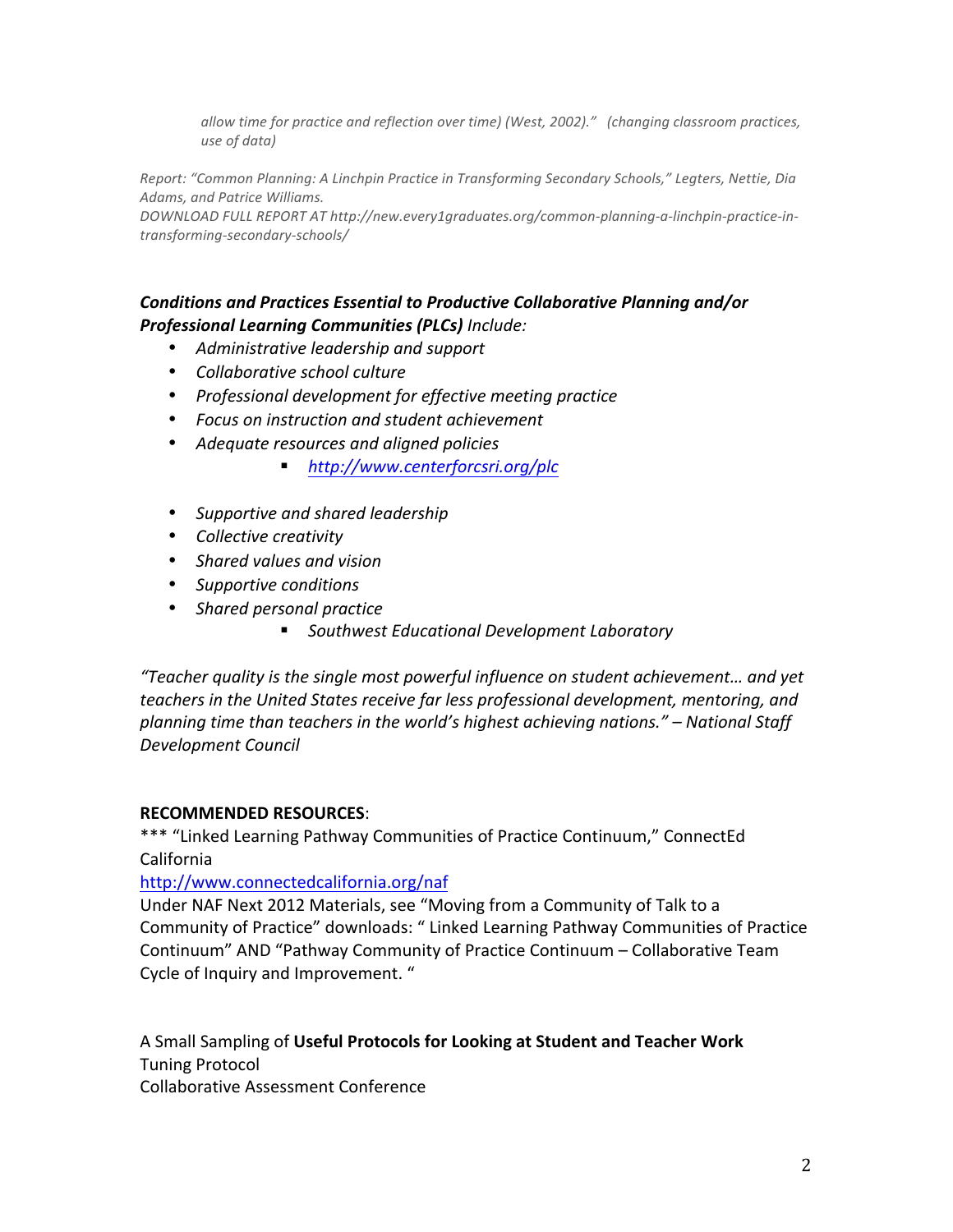Looking at Data Sets Data Driven Dialogue Data Mining Protocol Constructivist Protocol for Adult Work Success Analysis Protocol for Leadership Teams See http://www.lasw.org/protocols.html AND http://www.nsrfharmony.org/ptotocol/a\_z.html

**Report: Common Planning: A Linchpin in Transforming Secondary Schools, Nettie langless and Rettie Reports.** Legters, Dia Adams, and Patricia Williams, Academy for Educational Development for the U.S. Department of Education Smaller Learning Communities Program http://new.every1graduates.org/common-planning-a-linchpin-practice-in-transformingsecondary-schools/

Report: Scheduling Practices for Professional Learning Communities, July 2013, Hanover Research for the Bill and Melinda Gates Foundation (report includes examples from elementary, middle, and high schools in the United States of schedule adaptations for teacher professional learning communities. It also briefly discusses professional learning communities in an international context.

One finding: "PLC scheduling at the high school level involves consistent use of a truncated schedule (e.g., late arrival or early dismissal) to provide regular weekly meeting time for teachers outside of common teaching blocks, plus a system of "banking" minutes from faculty meetings or extended school days to provide extended PLC work periods on a regular but less-frequent basis."

http://collegeready.gatesfoundation.org/LinkClick.aspx?fileticket=KbDmJlXRLFU%3D&p ortalid=0

Common Planning Time Self-Assessment Toolkit: Excerpt from a Guide for Analyzing **Common Planning Time, Massachusetts Department of Education** http://www.doe.mass.edu/apa/ucd/CPTexcerpt.pdf!!

"Maximizing the Impact of Teacher Collaboration," March 2007 Newsletter, The Center for Comprehensive School Reform and Improvement http://www.centerforcsri.org/index/pdp?option=com+content&tasks=view%id=436%ite

mid=5

This newsletter discusses five critical questions:

- 1. Are the conditions right for us to collaborate Successfully?
- 2. Are our efforts aligned with school and district priorities?
- 3. Are we focused on improving student learning?
- 4. Do we use data to inform our work?
- 5. Do we share what we learn?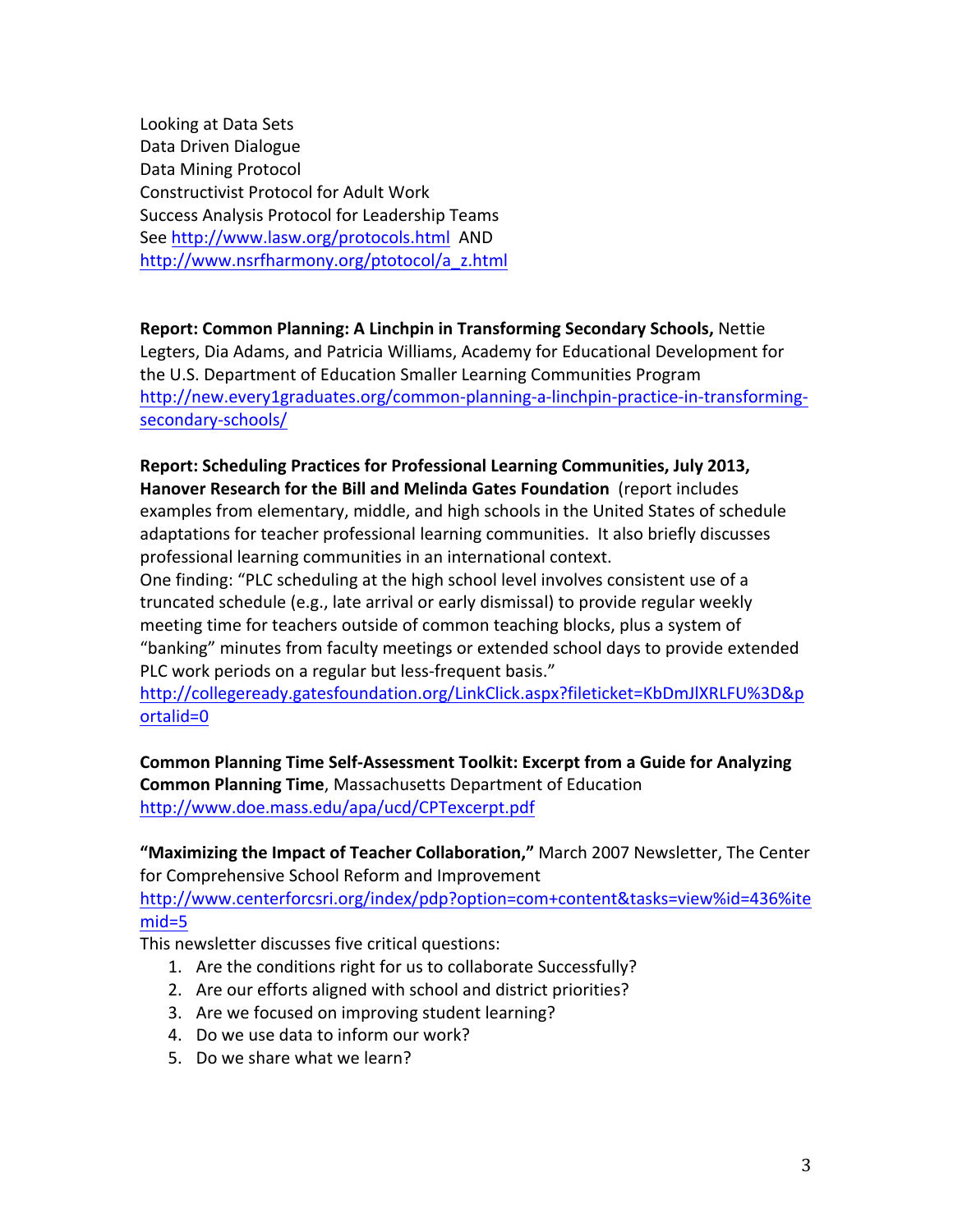A "reproducible" document on All Things PLC identifies some specific strategies that might be used to enable time for PLCs to meet. These include:

- "Common preparation periods
- Parallel scheduling of specialists
- Adjusted start and end times
- Shared classes by grade level or course content
- Group activities, events, and testing
- Banked time to create space for early dismissals or teacher work days
- Extended time for collaboration in in-service and faculty meeting schedules."

In terms of the All Things PLC recommended strategies, CCASN found that common preparation periods were a widely used strategy in schools implementing academies, Linked Learning pathways, and other small learning communities. Adjusted start and end times and the banking of time were also common practice in many of the high school bell schedules reviewed. Parallel scheduling of specialists is a strategy more frequently used at the elementary level, but there are variations of this strategy used at the high school level as well.

"Collaboration: Closing the Effective Teaching Gap," (article from the Center for Teaching Quality; authors: Barnett Berry, Alesha Daughtrey, and Alan Wieder, December, 2009

- Scheduling adequate time for collaboration (One principal suggested that at *least a 90-minute block of time was needed for real collaboration)*
- Aligning collaboration structures for both horizontal and vertical collaboration
- Structuring collaboration meetings formally *(use of agendas, protocols, templates,\$etc.)*
- Creating an atmosphere of mutual trust

http://www.teachersnetwork.org/effectiveteachers/images/CTQPolicyBriefOn\_COLLAB ORATION\_\_021810.pdf

Advice from the Field regarding effective use of common planning time:

- It is important that each interdisciplinary pathway team set clear goals for Common Planning Time
- (Administrators and the master schedule team) To the extent possible, embed common planning time in the regular school day
- (For teaching teams) Use data and document your evidence of improved practice and improved learning as a result of common planning time
- (Administrators and teacher-leaders) Provide professional development on effective teaming and effective team facilitation
- (Administrators and teacher leaders) Meet with union leaders and other stakeholders to communicate and build support for the goals of common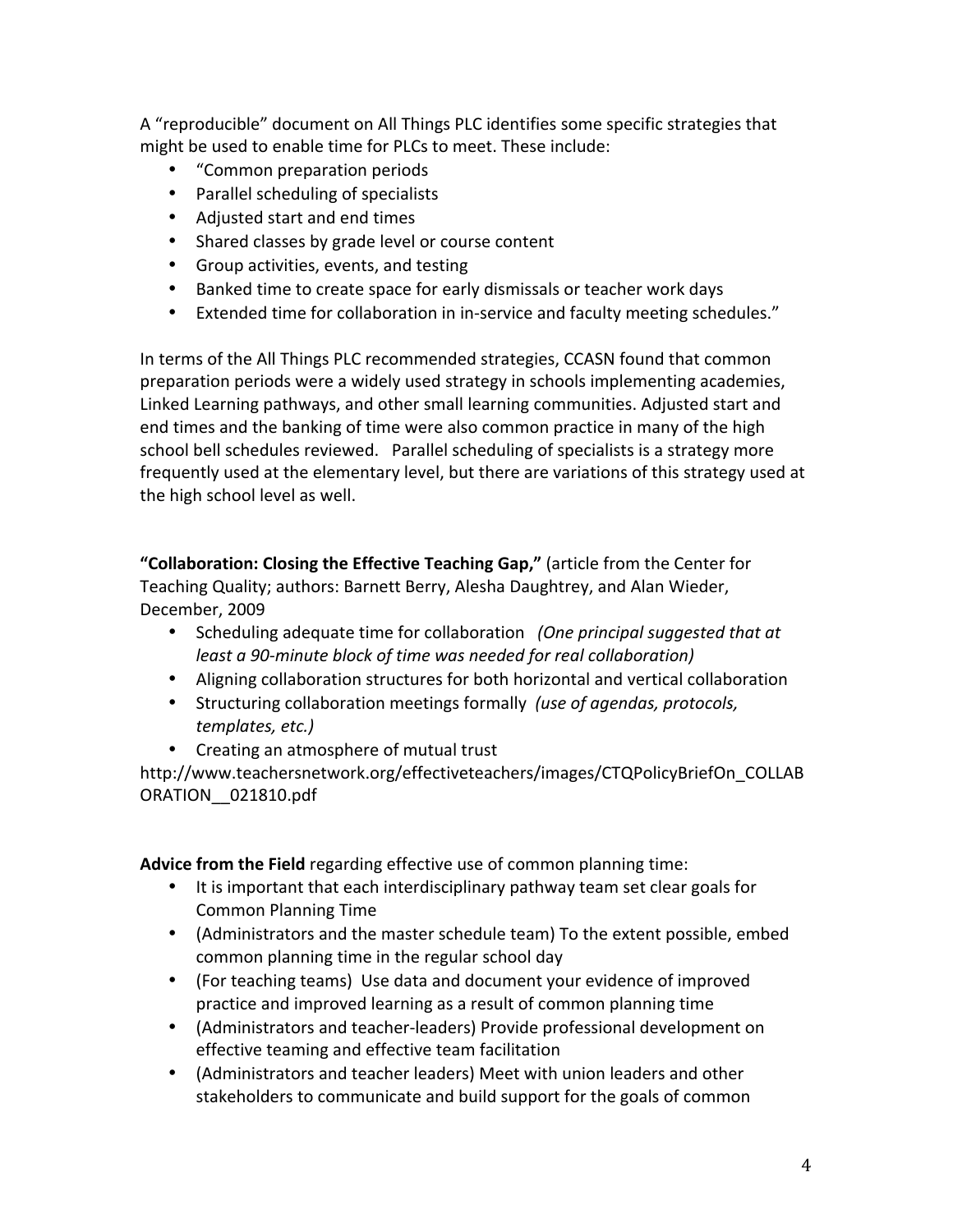planning time; advocate to address any needed changes in policy and/or contracts

• (Administrators and teacher-leaders) Model collaborative approaches for looking at student and teacher work at faculty meetings; provide opportunities to visit and/or view (through videos, etc.) models of effective communities of practice

# **Strategies for Making Time for Collaboration** – Some examples:

# **Common Preparation**

Build the master schedule to provide daily or frequent common preparation periods for pathway teachers who share students in common. Each team should then designate at least one day each week to engage in collaborative rather than individual planning.

Some schools also find ways to schedule regular or frequent collaboration time for teachers who teach the same course. Still other schools have developed schedules which provide pathway teachers with both a common planning period and an individual planning period, with the expectation that interdisciplinary pathway teaching teams meet daily or with high frequency. For example, in a 7-period A/B block schedule, teachers might teach five out of seven classes and have one common planning period at least twice a week in addition to an individual preparation period.

# **District Team of Super Substitutes/Guest Teaching Team**

A District might develop an interdisciplinary team of Super Substitutes who would be available to cover glasses for a set of pathway teachers for either a full day or half day of collaborative planning each month.

# **Collaboration Outside the School Day**

At Brockton High School, all departments are focused on literacy. Teachers are provided collaboration time outside the school day on a Saturday morning one a month with follow-up one-hour collaborative work sessions twice a month, Teachers are compensated with professional development funds.

# **Collaboration around instruction with Instructional Rounds meetings**

School administrators might provide coverage for teachers while they learn from one another. Typically, Instructional rounds are offered three times a year, in addition to weekly collaboration time for all teachers. Typically, each instructional round is for 60 minutes and includes a pre-observation meeting, a classroom observation, and a postround meeting.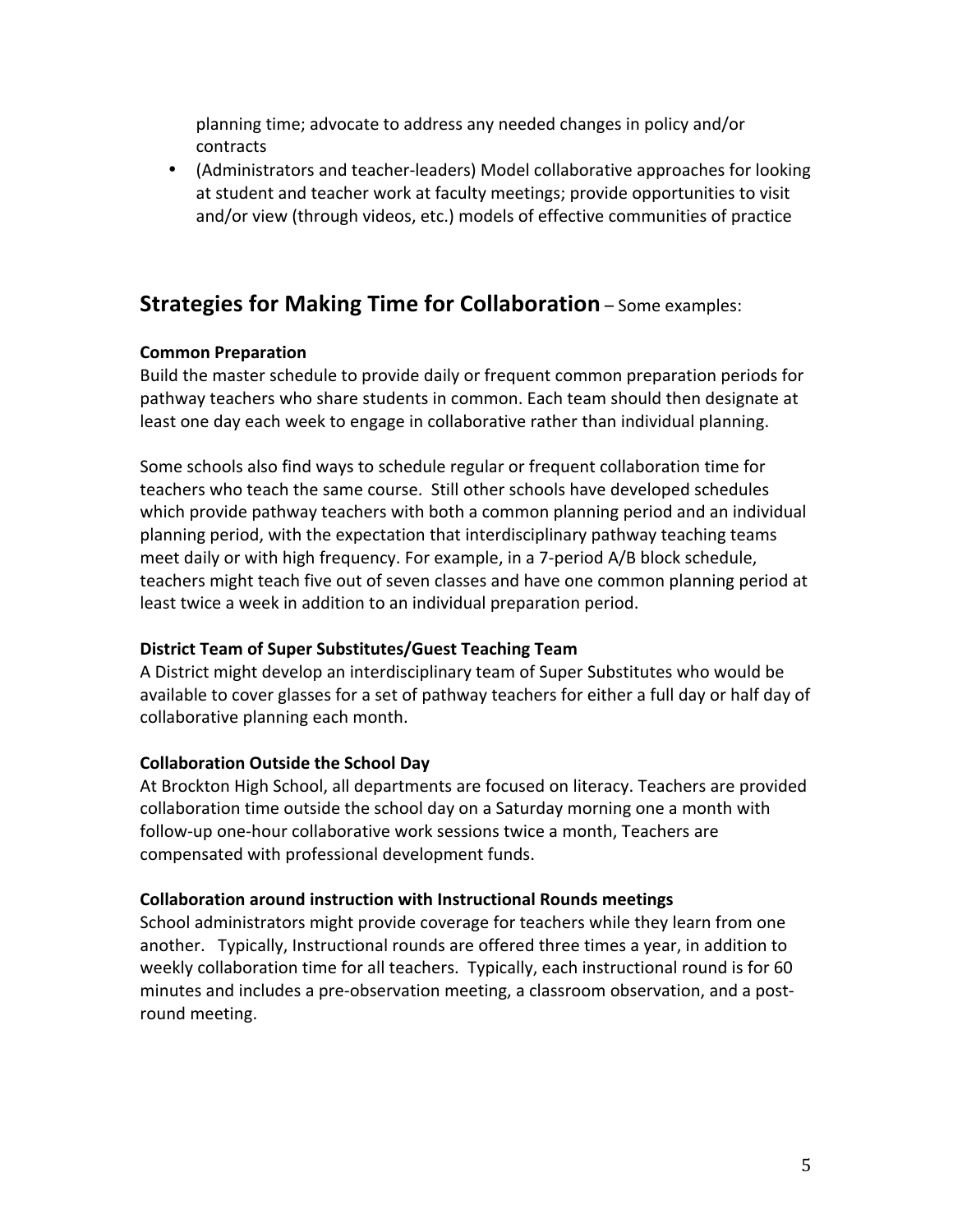#### **Parallel Scheduling**

The grade level team OR pathway team might designate at least one day each month or each marking period for collaborative planning. A site or district might develop a set of back-to-back college and career guidance classes or an extended assembly involving industry and postsecondary partners or a session with artists in the schools, or first aid/CPR training for Health Academy Students, Digital Storytelling training for Media Academy students, a Built Environment competition for Engineering Students, etc. into the schedule on each team's designated collaboration day, thus creating an extended block of time for the team to meet.

Similarly, a community college course taught be a community college teacher might be offered once a week during the school day. (i.e., Medical Terminology offered for two sections of Physiology classes, thus freeing the two teachers to collaborate on curriculum and pedagogy once a week.

Sometimes a pathway covers internally (no need for substitute teachers involved) for a grade level team that needs to collaborate. For example,  $12<sup>th</sup>$  grade English and Social Studies classes in the pathway might be scheduled parallel to  $9<sup>th</sup>$  grade English and Social Studies classes. Once or twice a month the teachers might plan a learning activity and/or academic mentoring activity that involves seniors working with freshmen. Classes might be combined in a larger commons area with two teachers supervising and the other two grade level teachers using the time for planning and collaboration.

Some pathways or schools carefully orchestrate the scheduling of potentially shared classes so older students can adopt younger students (especially within their own pathway) and serve as academic mentors, tutors, and/or project consultants during shared classes.

### **Adjusted Start and End Time**

When planning the master schedule for the year, build in weekly or late start or early dismissal days that provide an hour or more of time for teachers to collaborate each week. For example, at Berkeley High School in Berkeley, California, Mondays are Late Start days with time for faculty to meet from 8:00 – 9:30 and with  $1<sup>st</sup>$  period beginning at 9:57 a.m. on Mondays and classes meeting for 43 minutes each as opposed to 58 minutes each on Tuesday through Friday. Similarly, at William C. Overfelt High School in East Side Union High School District, teachers collaborate every Wednesday from 7:45-9:00 and Period 1 begins at 9:15 a.m. At Overfelt, there are also several times during the school year when teachers have extended collaboration from 7:45  $-$  10:00 and period 1 begins at 10:15 a.m.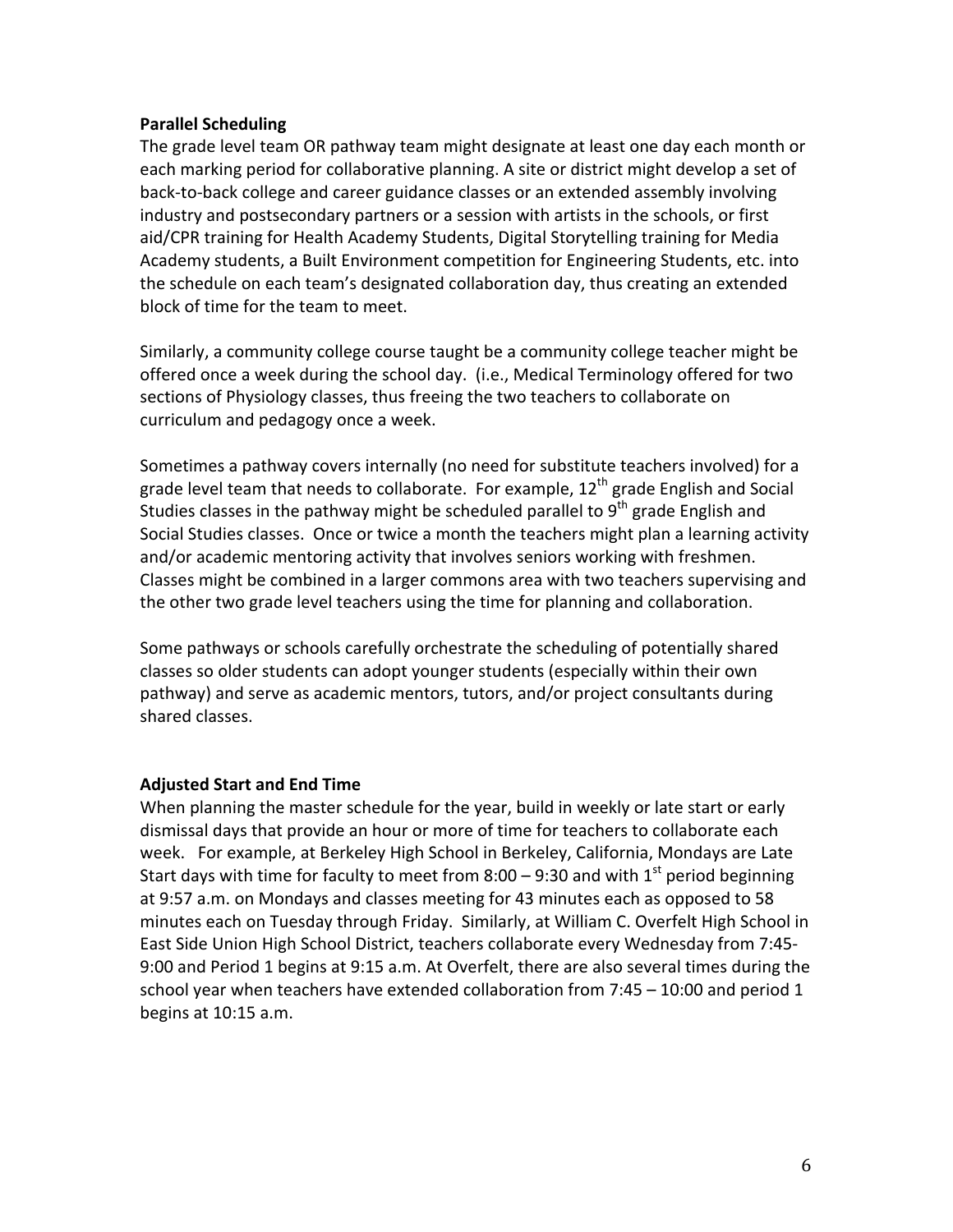### **Group Activities and Events**

Teams of teachers coordinate activities that require supervision of students rather than instructional expertise, such as watching an instructional DVD or video, conducting a lecture-demonstration, participating in college and career related assemblies,. A sub-set of teachers with support from nonteaching staff members or other faculty who do not share pathway students in common supervise students while teachers engage in team collaboration.!

### Learning through Service, Social Entrepreneurship, and Internships

At the Urban Academy in New York City, students participate in service learning activities every Wednesday afternoon. At Envision High Schools in the San Francisco Bay Area, Wednesday afternoons involve some upper division students in internship placements. Learning in the workplace is tied backed to learning in the classroom. At both Urban Academy and Envision High Schools, some faculty are free for faculty collaboration time on Wednesday afternoons.

## **Changes in Teacher Contracts to Support Time for Collaboration**

In Fort Myers, Florida, a new teacher contract included setting the workday for teachers an hour longer than the class-day for students – leaving time after school each day for teachers to collaborate.

## **Banked Time**

Over a designated period of days, a school might extend the instructional minutes beyond the required school day. For example, by teaching an extra ten minutes for nine days in a row, a faculty can "bank" ninety minutes. On the tenth day, instruction could stop at 1:30, and the entire faculty would have collaborative team time for two hours.

Another banking time strategy involves scheduling classes for longer blocks of time and reducing the number of passing periods in a day. Typically, a traditional six period day involves five passing periods or approximately 25 minutes of the day. Typically, a 4x4 schedule OR rotating A/B block schedule involves three passing periods or approximately 15 minutes of the day. Again, banking 10 minutes each day can result in additional 90 -100 minutes of collaboration time every two weeks.

There are many other banking time strategies. At Kauai High School, where teachers teach six on six periods, by moving to A-B block schedule with longer "odd" (periods 1, 3, 5) and "even" (periods 2, 4, 6) courses meeting every other day, the school reduced the number of passing periods from five to two each day and "banked" approximately 15 minutes each day.

# **In-Service and Faculty Meeting Time**

Schedule extended time for teachers to work together on staff development days and during faculty meeting time. Rather than requiring staff to attend a traditional whole staff in-service session or sit in a faculty meeting while directions and calendar items are